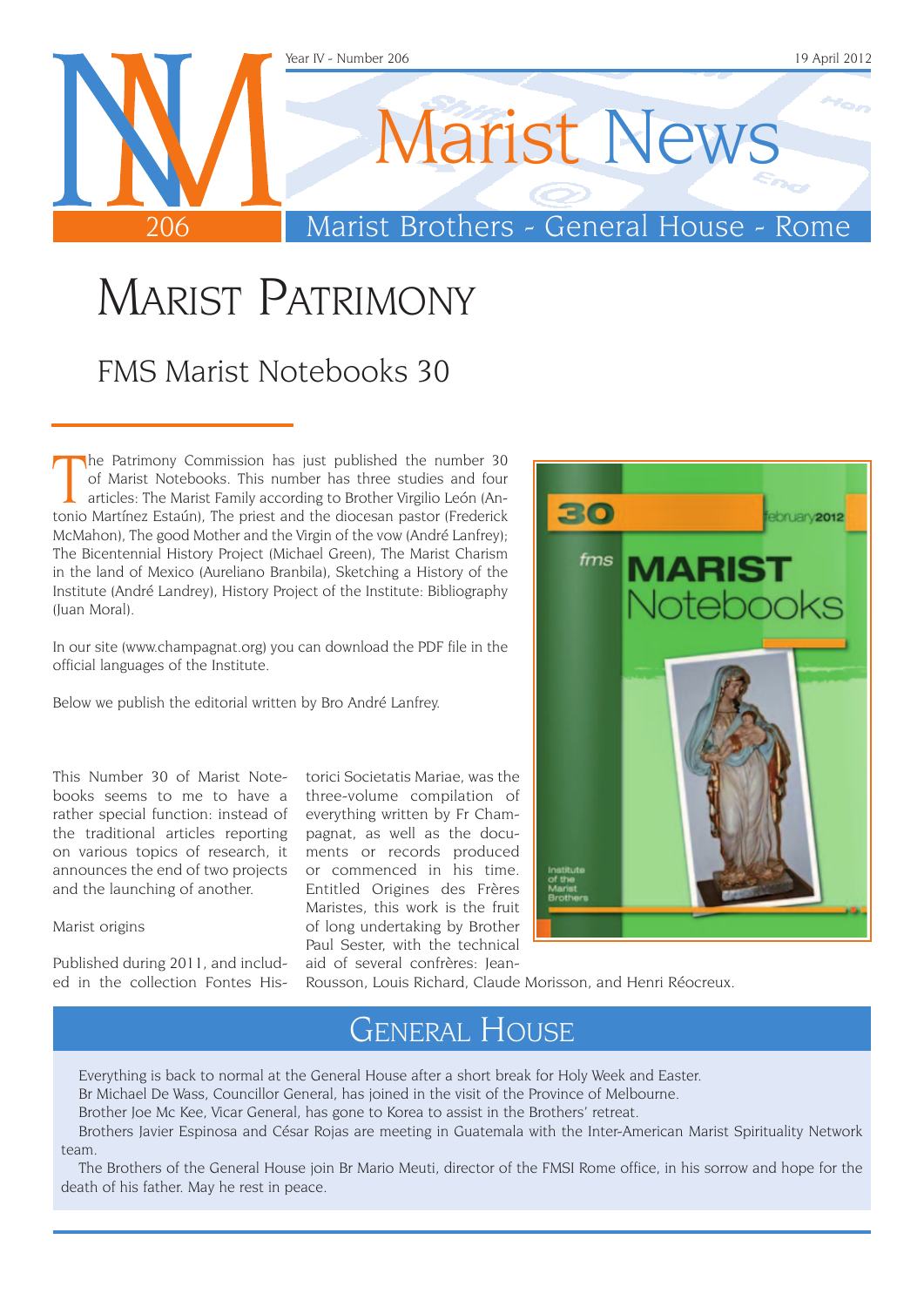The use of the word "Origines" in the title pays homage to the fundamental work of Frs Coste and Lessard who published Origines Maristes in the years 1960-67. Brother Paul Sester, in his introduction, emphasizes another reason: these documents are not all from the hand of Fr Champagnat and many of the notebooks and registers commenced in his time continue after him. The expression Ecrits du P. Champagnat being too limited, the title that was finally retained appeared the most suitable.

Volume 1 (566 pages) is entitled "From personal project to congregation". It includes Champagnat's resolutions, and the eight "Champagnat Notebooks" bringing together the rules of the Mother House, the Prospectus and Statutes, the projected rules, drafts of letters, summaries of conferences and instructions, and account books.

Volume 2 (785 pages) is entitled "Firming the identity of a religious family". It contains the register of admissions from 1822 to 1848 and Champagnat's correspondence, arranged according to subject: letters to the Brothers, to Fr Mazelier, signed administrative letters and minutes. Lastly, we find the sermons, discourses and instructions.

 Volume 3, entitled "Structuring and developing the Marist Brothers", includes the registers: taking the habit, temporary and perpetual vows, deaths. Then, an "Ecclestiastical Memorial" groups all the notable religious events, such as blessings of chapels, erections of the Stations of the Cross, from 1825 to 1842. The work closes with the "Various individual writings" bringing together various acts of purchase and sale, but also more fundamental docu-

ments, such as the promises of the first Brothers and the Spiritual Testament of Fr Champagnat.

The second part of volume 3, (pages 509-698), is devoted to the different indexes: subject, names of places and especially names of persons, Brothers and non-Brothers. This collection of 687 documents thus completes the Origines Maristes of Frs Coste and Lessard as well as the Letters of Champagnat published by Brother Paul Sester in 1985 (Volume 1: Texts) and in 1987 (Volume 2: References), the latter with the aid of Brother Raymond Borne.

 Thanks to this work, we now have in a single collection all the documents concerning the origins of the Institute and overlapping often enough with later periods since the notebooks and registers, published here in their entirety, often continued after 1840. Thanks to some detailed critical scaffolding (introductions, notes, index), it offers researchers an exceptional working tool.

#### **Chronologie Mariste**

The General House has also just published a new Chronologie Mariste, from the origins to 2009, drawn up under the direction of Brother Jean Ronzon, former Secretary General. This book of 535 pages in very polished form is Number 1 of a new collection entitled FMS Studia which is intended for the publication of significant works on the Institute.

The work completes the 1976 Chronology of the Institute, but in a rather different spirit. The listed events have been structured in a new chronological arrangement, which is less centred on the internal history (Mother Houses, Superiors General, etc) but attempts to situate the Institute within a general history. This is why there are brief introductions to give an overview of each of the historical phases or em-

> phasize particularly important dates. In addition, the citing of the source of each event, already present in the 1976 chronology, has been systematized, leading to the elimination of certain events not verified by reference sources. Finally, a certain number of maps, photos and appendices offer valuable visual summaries.

#### **Project of a History of the Institute**

With the year 2017 approaching, the Spiritual Patrimony Commission believes the time has come for a project of writing a general history of the Institute which, without being too academic or too detailed, could offer a serious overview of our two centuries of history. The material for such an enterprise is not lacking, as can be seen from the rich bibliography pre-

sented below by Brother Juan Moral. But the main difficulty is, without a doubt, to craft it so that the final work remains within reasonable dimensions or does not become simply a compilation of histories of Provinces. This is why Brother Aureliano Brambila has written up, for Mexico, a methodological model giving an overall view, both documented and succinct, of a region of the Institute. For their part, Brs André Lanfrey and Michael Green have attempted to draw up outlines for an enterprise, which will doubtless call for collaboration and undergo modifications.

Thus, this Marist Notebooks No 30 announces a certain ending to Marist research focused on Champagnat and the origins, while outlining the necessity of reflection on the Institute as a whole on the eve of its bicentenary. The article of Brother Antonio Martinez Estaùn on the notion of Marist family, recently re-interpreted by Brother Virgilio Leon, seems to us a good example of this type of work.



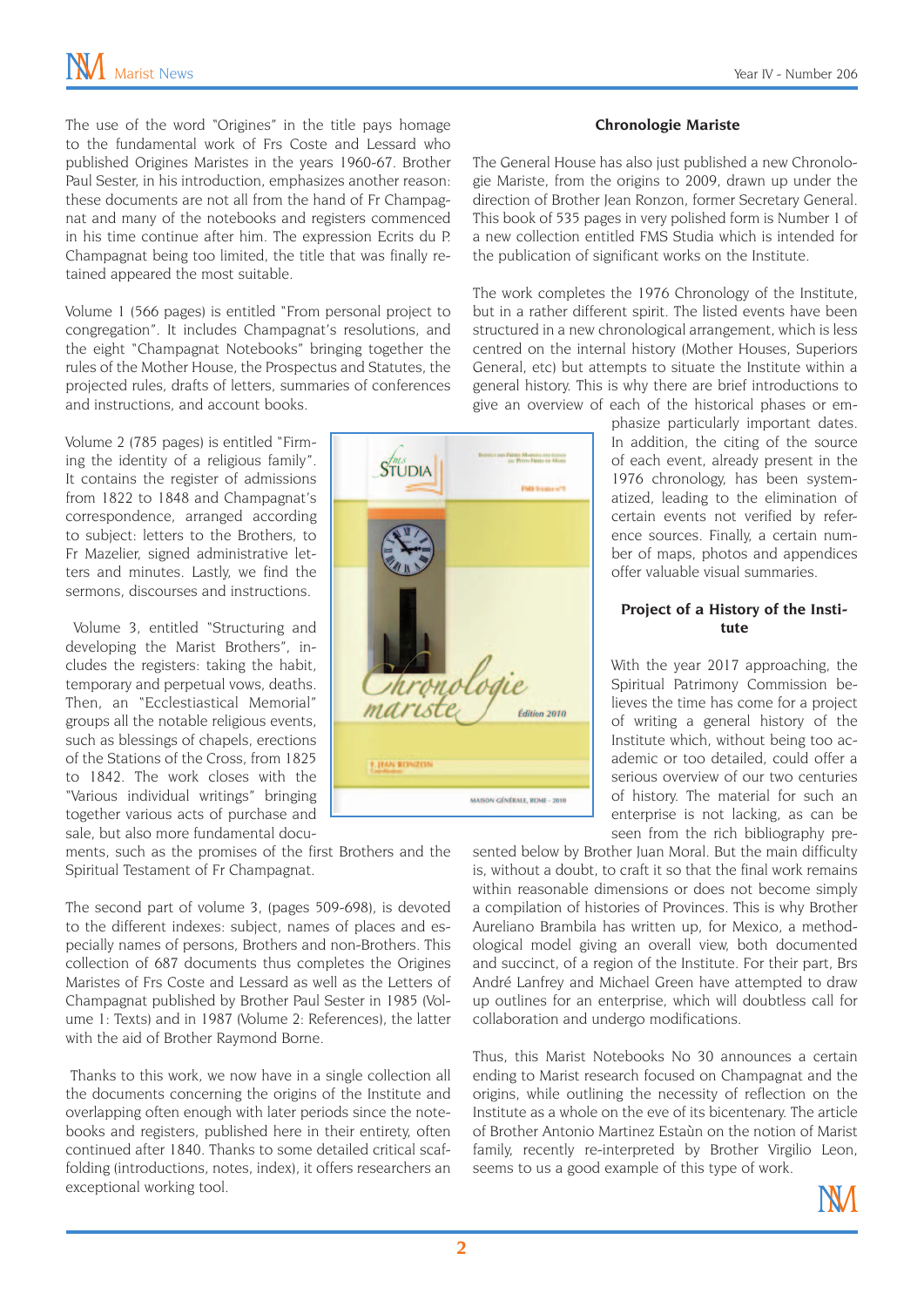## Community Animators Course in English

### Session for Community Animators in Manziana

The Community Animators Course<br>started very well in Rome with 8<br>participants from different parts<br>of the Marist world. We had to move he Community Animators Course started very well in Rome with 8 participants from different parts temporarily from Manziana to the General House on Thursday 2 February late afternoon due to a low heating system and to lack of water. This incident did not affect our morale. The warm welcome from the brothers at the General house made our stay enjoyable despite the first experience of cold and snowy weather for some of us.

The participants in this Community Animators Course are: Jacobo Song (South Korea), John Curry (Australia), Fortune Chakasara (Zimbabwe), Nicholas Banda (Malawi), Justin Kanaume (D.R.Congo), John Chong (Malaysia), Robert Thunus (Belgium), and Jean Bruce Rasamimanana (Madagascar). We are still waiting for Vitus Osuji from Nigeria who did not get his visa on time.

The facilitating team is composed of Anthony Hunt (Australia), Barry Burns (New Zealand) and Antoine Kazindu (Rwanda). Mokesh Morar, our chaplain comes from South Africa.

The first three days allowed us to slow down, share our stories and reflect on our hopes and expectations for the Program. Listening to each brother's sharing was helpful in getting to know one another.

At the General House, members of the General Council led us on the theme "Visioning Community Life through the 21st GC calls". They focused on "Fraternal Dialogue" and "Spirituality". Their presentations were very rich, deep and challenging. It became clear to us that there has to be a personal conversion in the process of finding



new ways of being Brother and community today.

During our stay at the General House, the liturgy and the prayers, which were prepared in turn by different groups, helped everyone to pray with the theme of the week. We had a wonderful opportunity of sharing prayers and meals with the General Council. Some days, we shared meals with the rest of the General House Community. We appreciate very much the sense of brotherhood which prevailed during all our gatherings and sharing.

On Friday 10th February, two small communities were formed in the presence of Brother Emilì Turù, our Superior General. On Sunday 12th February at 11:00

### Interprovincial Post-novitiate of « Cono Sur »

I did you know that the interprovincial Post-novitiate of « Cono Sur » has just been inaugurated? It is the fruit of the collaboration of two Provinces (Cruz del Sur, Santa María de los Andes) and a District (Paraguay). Di been inaugurated? It is the fruit of the collaboration of two Provinces (Cruz that the Post-novitiate has been launched in the community of the « Colegio La Inmaculada » of Buenos Aires, under the direction of Br Rubén Seipel, with 4 young Brothers: Miguel, Mario, Dario and Marlon? Did you know that these young men are doing studies at the ISMA, but that they are also working at the « Colegio La Inmaculada » and the « Colegio Macnab Bernal... and that on Saturdays they carry out apostolic activities at Merlo and Tigre? There is good news to share!